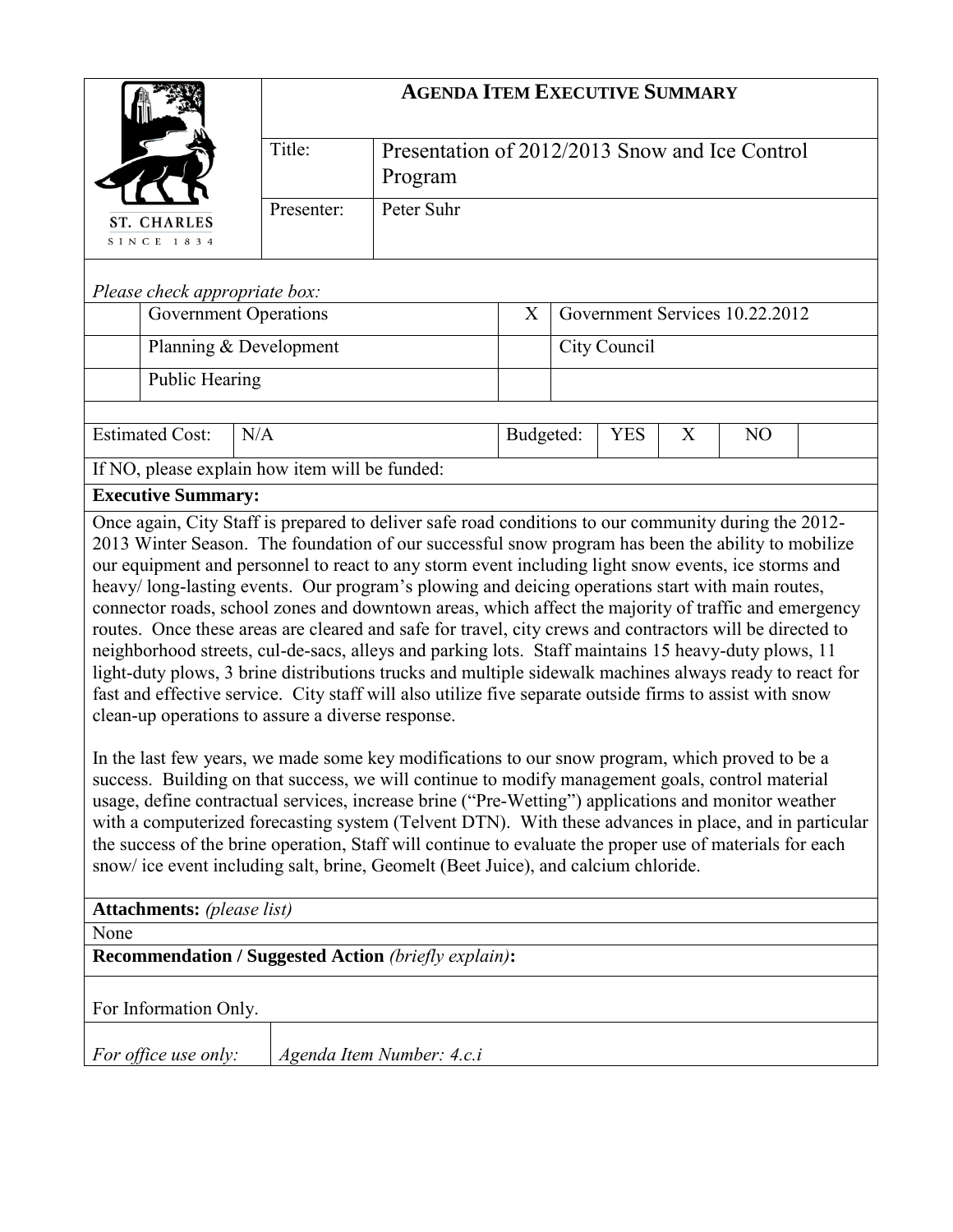|                                                                                                                                                                                                                                                                                                                                                                                                                                                                                                                                                                                                                                                                                                                                                                                             | <b>AGENDA ITEM EXECUTIVE SUMMARY</b>                                                                             |                            |           |                                     |            |  |                |  |  |
|---------------------------------------------------------------------------------------------------------------------------------------------------------------------------------------------------------------------------------------------------------------------------------------------------------------------------------------------------------------------------------------------------------------------------------------------------------------------------------------------------------------------------------------------------------------------------------------------------------------------------------------------------------------------------------------------------------------------------------------------------------------------------------------------|------------------------------------------------------------------------------------------------------------------|----------------------------|-----------|-------------------------------------|------------|--|----------------|--|--|
|                                                                                                                                                                                                                                                                                                                                                                                                                                                                                                                                                                                                                                                                                                                                                                                             | Title:<br>Recommendation to Approve Letter of Agreement with<br>St. Charles Township regarding Snow/ Ice Control |                            |           |                                     |            |  |                |  |  |
| <b>ST. CHARLES</b><br>SINCE 1834                                                                                                                                                                                                                                                                                                                                                                                                                                                                                                                                                                                                                                                                                                                                                            | Presenter:                                                                                                       | Peter Suhr                 |           |                                     |            |  |                |  |  |
| Please check appropriate box:                                                                                                                                                                                                                                                                                                                                                                                                                                                                                                                                                                                                                                                                                                                                                               |                                                                                                                  |                            |           |                                     |            |  |                |  |  |
| <b>Government Operations</b>                                                                                                                                                                                                                                                                                                                                                                                                                                                                                                                                                                                                                                                                                                                                                                |                                                                                                                  |                            |           | Government Services 10.22.2012<br>X |            |  |                |  |  |
| Planning & Development                                                                                                                                                                                                                                                                                                                                                                                                                                                                                                                                                                                                                                                                                                                                                                      |                                                                                                                  |                            |           | City Council                        |            |  |                |  |  |
| <b>Public Hearing</b>                                                                                                                                                                                                                                                                                                                                                                                                                                                                                                                                                                                                                                                                                                                                                                       |                                                                                                                  |                            |           |                                     |            |  |                |  |  |
| <b>Estimated Cost:</b><br>N/A                                                                                                                                                                                                                                                                                                                                                                                                                                                                                                                                                                                                                                                                                                                                                               |                                                                                                                  |                            | Budgeted: |                                     | <b>YES</b> |  | N <sub>O</sub> |  |  |
| If NO, please explain how item will be funded:                                                                                                                                                                                                                                                                                                                                                                                                                                                                                                                                                                                                                                                                                                                                              |                                                                                                                  |                            |           |                                     |            |  |                |  |  |
| <b>Executive Summary:</b><br>For many years the City and St. Charles Township have mutually agreed to provide snow and ice<br>services for streets under the jurisdiction of the other political body. This cooperation was based on<br>where the delivery of service made practical sense. For example, St. Charles Township performed<br>snow/ice control along the City ROW Dover Hill Court, located at the north end of the Crane Road<br>Estates Subdivision, and we performed snow/ice control along the Township ROW Toni and Bonnie<br>Streets, located along Kautz Road. This letter agreement addresses in writing the understanding and<br>also addresses liability. Please understand Robin Jones, Gorski & Good, drafted the liability language<br>included in the agreement. |                                                                                                                  |                            |           |                                     |            |  |                |  |  |
| <b>Attachments:</b> (please list)                                                                                                                                                                                                                                                                                                                                                                                                                                                                                                                                                                                                                                                                                                                                                           |                                                                                                                  |                            |           |                                     |            |  |                |  |  |
| St. Charles Township Snow Plow Agreement                                                                                                                                                                                                                                                                                                                                                                                                                                                                                                                                                                                                                                                                                                                                                    |                                                                                                                  |                            |           |                                     |            |  |                |  |  |
| <b>Recommendation / Suggested Action (briefly explain):</b>                                                                                                                                                                                                                                                                                                                                                                                                                                                                                                                                                                                                                                                                                                                                 |                                                                                                                  |                            |           |                                     |            |  |                |  |  |
| Staff recommends approval of the agreement between the City and St. Charles Township.                                                                                                                                                                                                                                                                                                                                                                                                                                                                                                                                                                                                                                                                                                       |                                                                                                                  |                            |           |                                     |            |  |                |  |  |
| For office use only:                                                                                                                                                                                                                                                                                                                                                                                                                                                                                                                                                                                                                                                                                                                                                                        |                                                                                                                  | Agenda Item Number: 4.c.ii |           |                                     |            |  |                |  |  |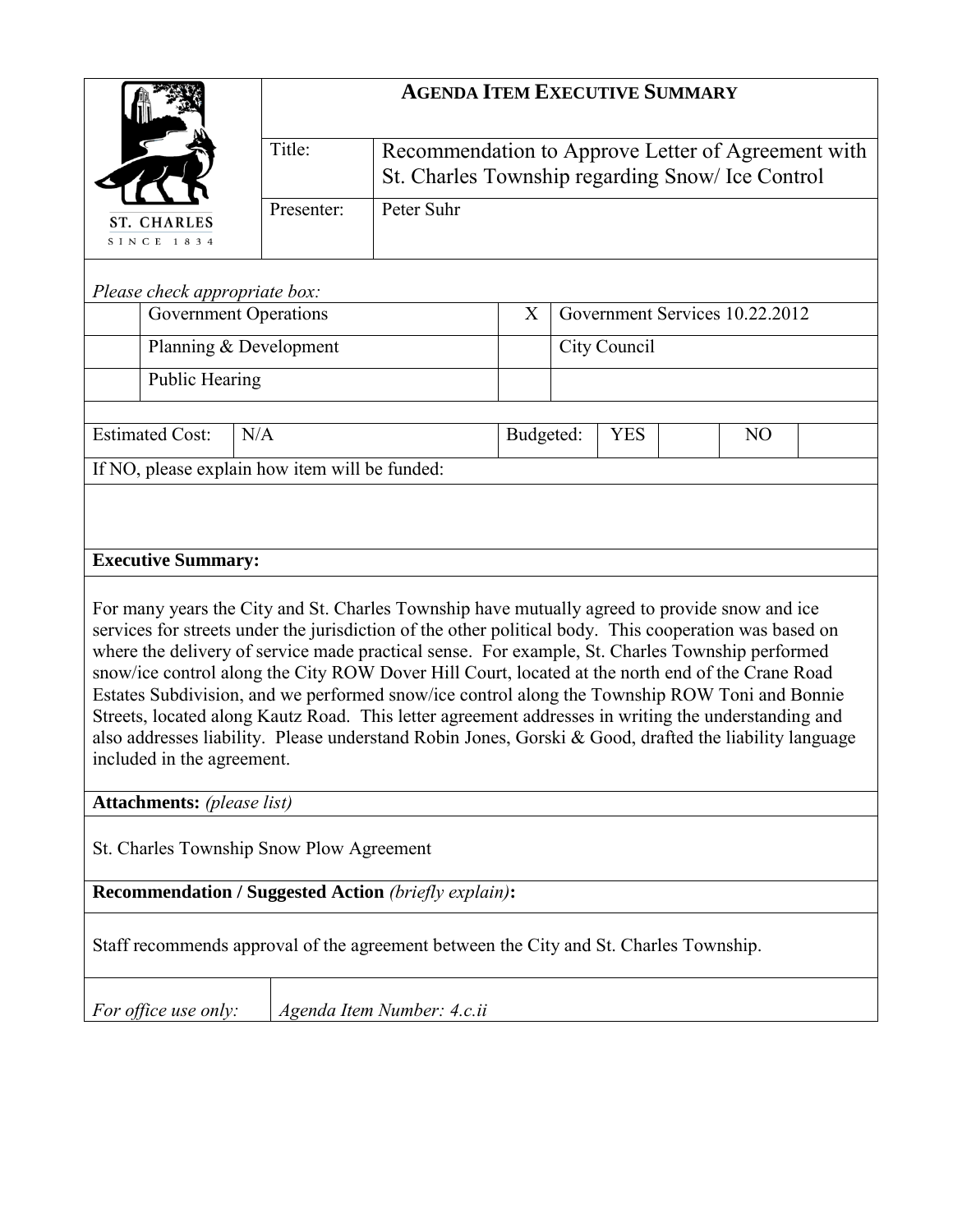# **ST. CHARLES TOWNSHIP ROAD DISTRICT**

1725 Dean Street St. Charles, Illinois 60174-1691 **COUNTY OF KANE** 

Ronald C. Johnson, Highway Commissioner 630/584-3496 · FAX 630/762-0861

September 26, 2012

City of St. Charles Attn: Mayor Donald P. DeWitte Two East Main Street St. Charles, IL 60174-1984

RE: Snow Plow Agreement

Dear Mayor DeWitte:

This letter is to confirm our agreement regarding the salting and plowing of snow for the 2012/2013 winter snow season.

It is agreed that the Township plow Peck Road from the bike path on the north to IL Rt. 64; all of Oakwood Drive in Rainbow Hills; and Crane Road, from IL Rt. 31 to the Crane Road Estates Entrance. Under a separate Agreement, the Township will plow all of Dover Hill.

In return, the City of St. Charles will plow the County Line subdivision off Kautz Road, which consists of Bonnie Street, Denny Street and Toni Street; and north 100 feet on Seventeenth Street.

The employees of each party performing operations under this agreement shall remain employees of such party and subject to such party's control and direction.

To the fullest extent permitted by law, the Township hereby agrees to defend, indemnify and hold harmless the City, its officers, agents, employees, and volunteers, against all injuries, deaths, loss, damages, claims, suits, liabilities, judgments, costs and expenses, which may in anywise accrue against the City, its officers, agents, employees, and volunteers, arising in whole or in part or in consequence of the performance of this agreement by the Township, its officers, agents, employees, and volunteers, or which may anywise result therefrom, except that arising out of the sole legal cause of the City, its officers, agents, employees and volunteers.

To the fullest extent permitted by law, the City hereby agrees to defend, indemnify and hold harmless the Township, its officers, agents, employees, and volunteers, against all injuries, deaths, loss, damages, claims, suits, liabilities, judgments, costs and expenses, which may in



The Beauty Spot of the Fox River Valley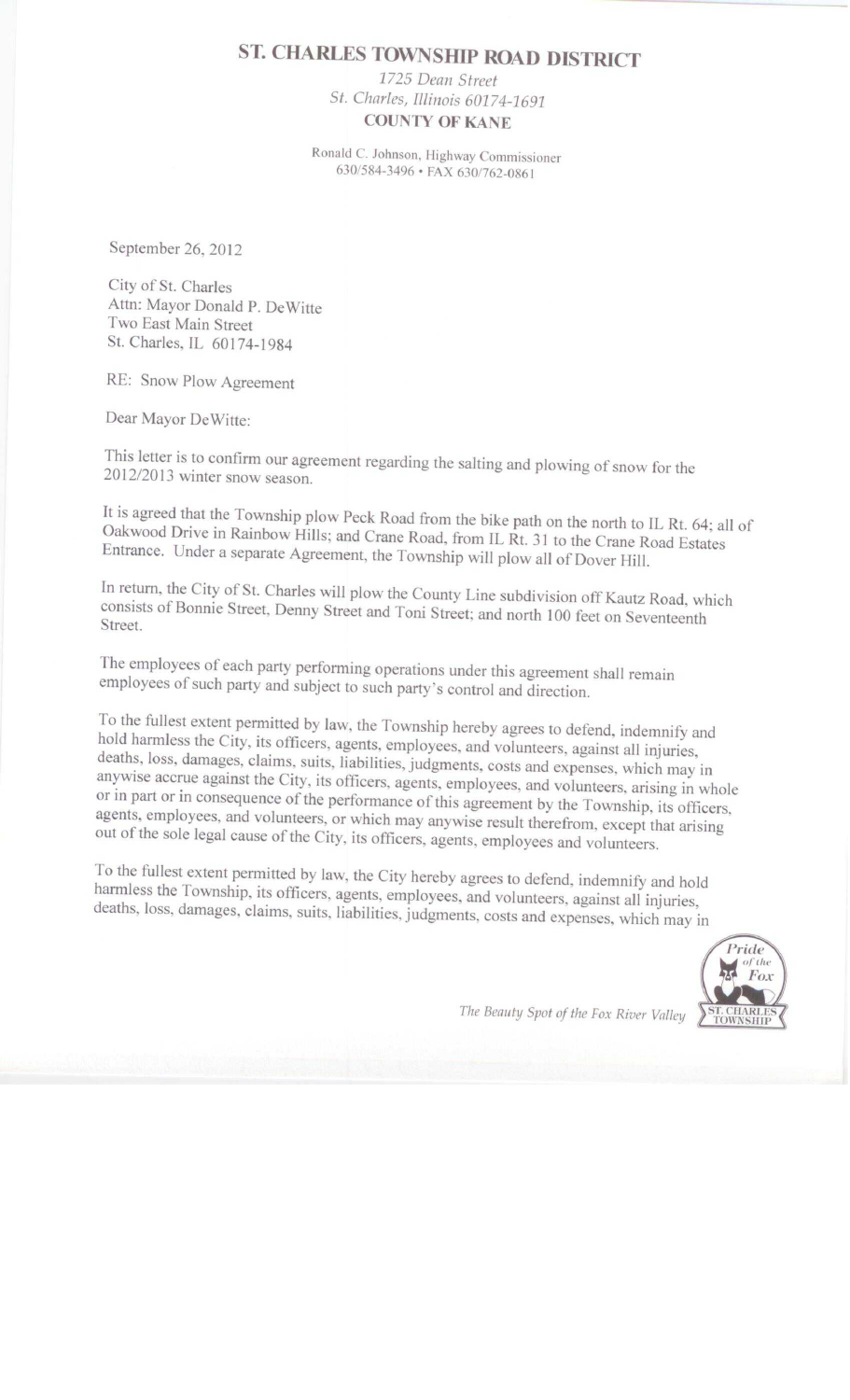anyway accrue against the Township, its officers, agents, employees, and volunteers, arising in whole or in part or in consequence of the performance of this agreement by the City, its officers, agents, employees, and volunteers, or which may anywise result therefrom, except that arising out of the sole legal cause of the Township, its officers, agents, employees and volunteers.

Each party to this agreement shall maintain comprehensive general liability insurance, property damage and casualty insurance and workers' compensation insurance upon such terms and in such amounts as is commercially reasonable.

This agreement may be terminated by either party upon ten (10) days written notice to the other party. Such notice shall be given to the signatories to this agreement at the address set forth herein.

Could you please sign above your name at the bottom of this letter to acknowledge that you are in agreement with this intergovernmental agreement and fax back to me for my records.

If you have any questions, please feel free to contact me at my office.

Sincerely,

 $\frac{1}{2}$ tor

Ronald C. Johnson Highway Commissioner St. Charles Township Road District

Donald P. DeWitte Mayor City of St. Charles

RCJ/mw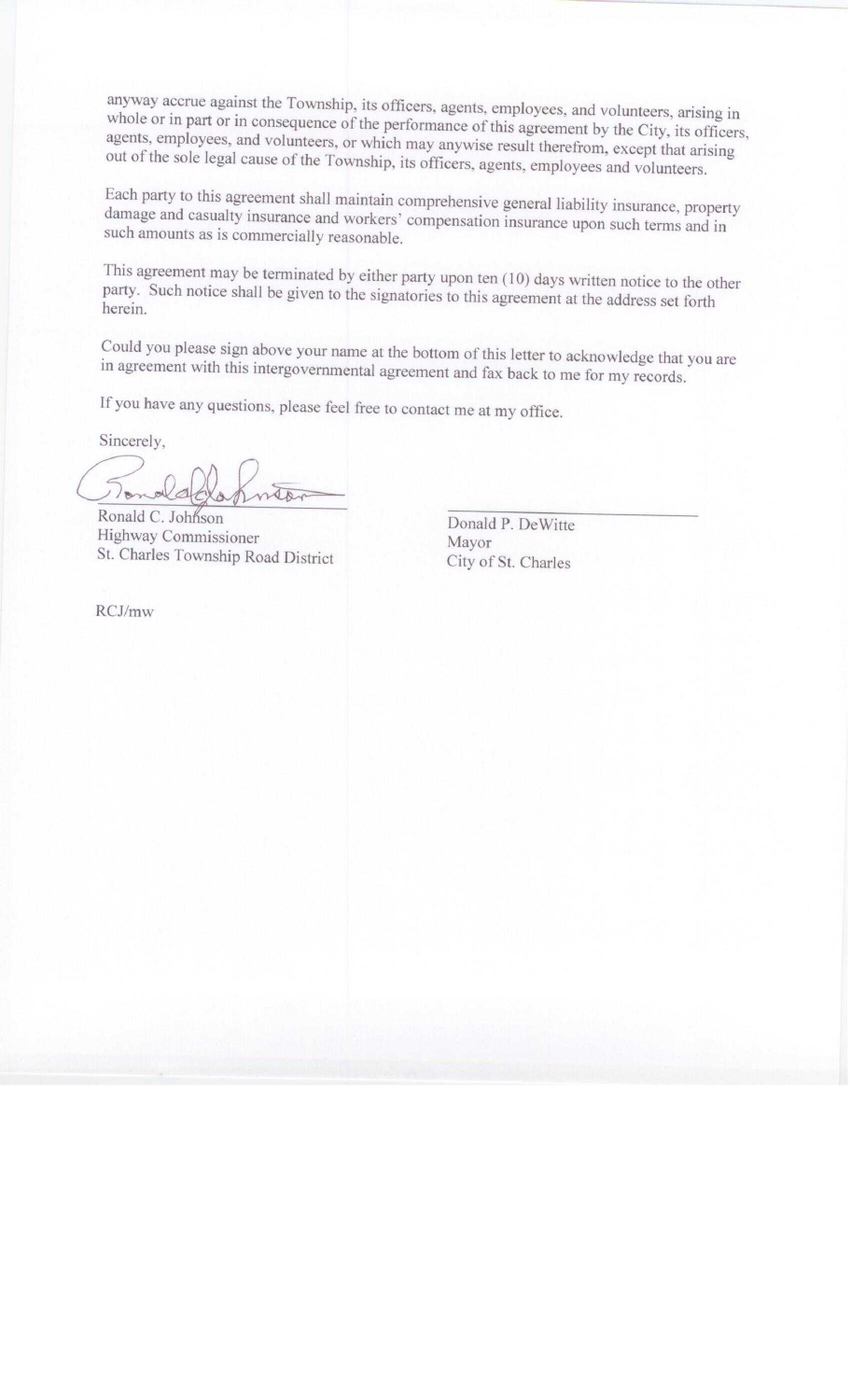| Title:<br>Recommendation to Approve Contractual Services for<br>2012/2013 Snow Program<br>Presenter:<br>Peter Suhr<br><b>ST. CHARLES</b><br>SINCE 1834<br>Please check appropriate box:<br>Government Services 10.22.2012<br><b>Government Operations</b><br>X                                                                                                                                                                                                                                                                                                                                                                                                                                                                                  |  | <b>AGENDA ITEM EXECUTIVE SUMMARY</b> |  |  |  |  |  |  |  |  |
|-------------------------------------------------------------------------------------------------------------------------------------------------------------------------------------------------------------------------------------------------------------------------------------------------------------------------------------------------------------------------------------------------------------------------------------------------------------------------------------------------------------------------------------------------------------------------------------------------------------------------------------------------------------------------------------------------------------------------------------------------|--|--------------------------------------|--|--|--|--|--|--|--|--|
|                                                                                                                                                                                                                                                                                                                                                                                                                                                                                                                                                                                                                                                                                                                                                 |  |                                      |  |  |  |  |  |  |  |  |
|                                                                                                                                                                                                                                                                                                                                                                                                                                                                                                                                                                                                                                                                                                                                                 |  |                                      |  |  |  |  |  |  |  |  |
|                                                                                                                                                                                                                                                                                                                                                                                                                                                                                                                                                                                                                                                                                                                                                 |  |                                      |  |  |  |  |  |  |  |  |
|                                                                                                                                                                                                                                                                                                                                                                                                                                                                                                                                                                                                                                                                                                                                                 |  |                                      |  |  |  |  |  |  |  |  |
|                                                                                                                                                                                                                                                                                                                                                                                                                                                                                                                                                                                                                                                                                                                                                 |  |                                      |  |  |  |  |  |  |  |  |
| City Council<br>Planning & Development                                                                                                                                                                                                                                                                                                                                                                                                                                                                                                                                                                                                                                                                                                          |  |                                      |  |  |  |  |  |  |  |  |
|                                                                                                                                                                                                                                                                                                                                                                                                                                                                                                                                                                                                                                                                                                                                                 |  |                                      |  |  |  |  |  |  |  |  |
| Public Hearing                                                                                                                                                                                                                                                                                                                                                                                                                                                                                                                                                                                                                                                                                                                                  |  |                                      |  |  |  |  |  |  |  |  |
| <b>Estimated Cost:</b><br>\$96,521<br>Budgeted:<br><b>YES</b><br>$\boldsymbol{\mathrm{X}}$<br>NO                                                                                                                                                                                                                                                                                                                                                                                                                                                                                                                                                                                                                                                |  |                                      |  |  |  |  |  |  |  |  |
| If NO, please explain how item will be funded:                                                                                                                                                                                                                                                                                                                                                                                                                                                                                                                                                                                                                                                                                                  |  |                                      |  |  |  |  |  |  |  |  |
| <b>Executive Summary:</b>                                                                                                                                                                                                                                                                                                                                                                                                                                                                                                                                                                                                                                                                                                                       |  |                                      |  |  |  |  |  |  |  |  |
| City staff has solicited vendors to assist with snow removal operation for City Streets, Sidewalks, Parking Lots, and Cul-De-<br>Sacs. In 2010, a Request for Proposal (RFP) for Snow & Ice Removal Services was issued to eight (8) separate contractors.<br>The RFP included Detailed Specifications, Available Services (Snow Routes) and Acceptable Equipment to perform the<br>required work. Proposers will be compensated based on an hourly rate for use of the specified equipment.<br>Of the eight contractors, staff is recommending to utilize four (4) contractors to help support our snow program including<br>TK Sealcoating, Fox Valley Lawn Care, Tovar Snow Professionals and Schollmeyer Landscape. Each of the recommended |  |                                      |  |  |  |  |  |  |  |  |
| contractors has a proven, successful history with the City. Each of the recommended contractors has over five years<br>experience, provided competitive pricing, will be utilizing the proper equipment and have met all of our qualifications and<br>specifications provided in the RFP.                                                                                                                                                                                                                                                                                                                                                                                                                                                       |  |                                      |  |  |  |  |  |  |  |  |
| Each agreement is for three years including services for the 2010/2011, 2011/2012 and 2012/2013 Snow Seasons with an<br>additional two (2), 1-year options if negotiated.                                                                                                                                                                                                                                                                                                                                                                                                                                                                                                                                                                       |  |                                      |  |  |  |  |  |  |  |  |
| In addition to the four (4) agreements noted above, staff would also recommend continuing snow removal services with<br>Clean Sweep Environmental Inc. (CSE). CSE has maintained the City parking lots over the past five years, has been a<br>preferred contractor to the City and has agreed to hold their pricing from the last two years.                                                                                                                                                                                                                                                                                                                                                                                                   |  |                                      |  |  |  |  |  |  |  |  |
| Attachments: (please list)                                                                                                                                                                                                                                                                                                                                                                                                                                                                                                                                                                                                                                                                                                                      |  |                                      |  |  |  |  |  |  |  |  |
| RFP Proposal Results and Recommendations<br>Clean Sweep Environmental (CSE) Proposal                                                                                                                                                                                                                                                                                                                                                                                                                                                                                                                                                                                                                                                            |  |                                      |  |  |  |  |  |  |  |  |
| Recommendation / Suggested Action (briefly explain):                                                                                                                                                                                                                                                                                                                                                                                                                                                                                                                                                                                                                                                                                            |  |                                      |  |  |  |  |  |  |  |  |
| Recommendation to approve Request for Proposals (RFP's) based on Hourly Rates per Equipment as shown on attached<br>RFP Proposal Results and Recommendations.                                                                                                                                                                                                                                                                                                                                                                                                                                                                                                                                                                                   |  |                                      |  |  |  |  |  |  |  |  |
| For office use only:<br>Agenda Item Number: 4.c.iii                                                                                                                                                                                                                                                                                                                                                                                                                                                                                                                                                                                                                                                                                             |  |                                      |  |  |  |  |  |  |  |  |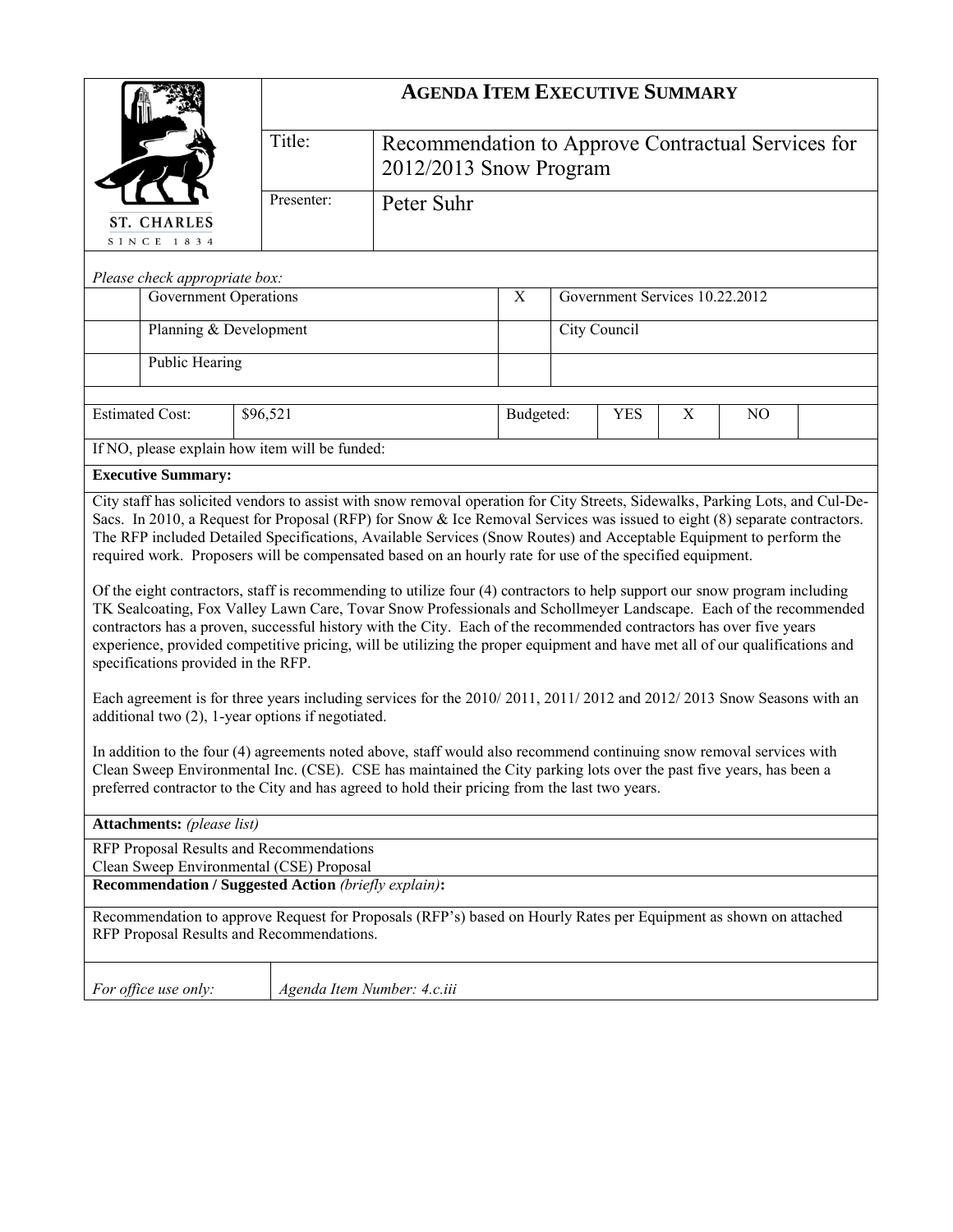| <b>SNOW &amp; ICE REMOVAL SERVICES</b><br><b>RFP Proposal Results</b><br>Friday, September 17, 2010 |                                         |                            |                                              |                                       |                               |                             |                                 |                            |
|-----------------------------------------------------------------------------------------------------|-----------------------------------------|----------------------------|----------------------------------------------|---------------------------------------|-------------------------------|-----------------------------|---------------------------------|----------------------------|
| <b>BID ITEMS</b>                                                                                    | <b>PROPOSERS (RFP RESULTS)</b>          |                            |                                              |                                       |                               |                             |                                 |                            |
|                                                                                                     | $\overline{\mathsf{TK}}$<br>Sealcoating | <b>Pedersen</b><br>Company | <b>Central</b><br>Snow & Ice                 | <b>Fox Valley</b><br><b>Lawn Care</b> | <b>Kramer</b><br><b>Trees</b> | <b>Tovar</b><br><b>Snow</b> | <b>Schollmeyer</b><br>Landscape | Land<br><b>Technicians</b> |
| <b>EQUIPMENT / VEHICLES (Cost per Hour)</b>                                                         |                                         |                            |                                              |                                       |                               |                             |                                 |                            |
|                                                                                                     |                                         |                            |                                              |                                       |                               |                             |                                 |                            |
| <b>Semi Truck</b>                                                                                   | N/A                                     | N/A                        | \$105.00                                     | N/A                                   | N/A                           | \$95.00                     | N/A                             | \$129.00                   |
| 6 Wheeler                                                                                           | N/A                                     | N/A                        | N/A                                          | N/A                                   | \$135.00                      | \$95.00                     | N/A                             | N/A                        |
| 3 Ton                                                                                               | N/A                                     | \$115.00                   | \$105.00                                     | N/A                                   | N/A                           | \$80.00                     | N/A                             | N/A                        |
| 1 Ton                                                                                               | N/A                                     | \$95.00                    | \$105.00                                     | \$80.00                               | \$118.00                      | \$85.00                     | N/A                             | N/A                        |
| <b>Pick-Up Truck</b>                                                                                | \$87.50                                 | \$95.00                    | \$100.00                                     | \$80.00                               | \$110.00                      | \$95.00                     | N/A                             | \$87.50                    |
| <b>Endloader</b>                                                                                    | N/A                                     | N/A                        | \$215.00                                     | N/A                                   | \$200.00                      | \$165.00                    | N/A                             | N/A                        |
| <b>Backhoe</b>                                                                                      | N/A                                     | N/A                        | N/A                                          | N/A                                   | N/A                           | \$145.00                    | N/A                             | N/A                        |
| <b>Skidsteer</b>                                                                                    | \$103.00                                | \$90.00                    | \$125.00                                     | N/A                                   | \$148.00                      | \$110.00                    | N/A                             | \$87.50                    |
|                                                                                                     |                                         |                            |                                              |                                       |                               |                             |                                 |                            |
| <b>SIDEWALKS &amp; PATHS (Cost per Hour)</b>                                                        |                                         |                            |                                              |                                       |                               |                             |                                 |                            |
| <b>Sidewalks &amp; Paths</b>                                                                        | \$62.00                                 | \$55.00                    | \$54.00                                      | N/A                                   | N/A                           | N/A                         | \$60.00                         | N/A                        |
|                                                                                                     |                                         |                            | % INCREASE FOR 2011/2012 & 2012/2013 SEASONS |                                       |                               |                             |                                 |                            |
| % Increase 2011/2012                                                                                | 2.00%                                   | 5.00%                      | 5.00%                                        | 2.00%                                 | 1.50%                         | 0.00%                       | 0.00%                           | 3.00%                      |
| % Increase 2012/2013                                                                                | 2.00%                                   | 5.00%                      | 5.00%                                        | 2.00%                                 | 2.25%                         | 0.00%                       | 0.00%                           | 3.00%                      |
|                                                                                                     |                                         |                            |                                              |                                       |                               |                             |                                 |                            |
| <b>AVAILABLE SERVICES</b>                                                                           |                                         |                            |                                              |                                       |                               |                             |                                 |                            |
|                                                                                                     |                                         |                            |                                              |                                       |                               |                             |                                 |                            |
| <b>Sidewalks &amp; Paths</b>                                                                        |                                         |                            |                                              |                                       |                               | $\overline{\mathbf{x}}$     | X                               |                            |
| <b>Blue East Cul-De-Sacs</b>                                                                        |                                         | $\pmb{\chi}$               | $\overline{\mathbf{x}}$                      |                                       | $\pmb{\mathsf{X}}$            | X                           |                                 |                            |
| <b>Green East Cul-De-Sacs</b>                                                                       |                                         | X                          | X                                            |                                       | $\overline{\mathbf{X}}$       | X                           |                                 |                            |
| <b>Purple East Cul-De-Sacs</b>                                                                      |                                         |                            | $\pmb{\chi}$                                 |                                       | $\pmb{\mathsf{X}}$            | $\boldsymbol{\mathsf{x}}$   |                                 |                            |
| <b>Brown East Cul-De-Sacs</b>                                                                       |                                         |                            |                                              | X                                     | X                             | X                           |                                 |                            |
| <b>Blue West Cul-De-Sacs</b>                                                                        | X                                       |                            |                                              |                                       | $\overline{\mathbf{x}}$       | $\overline{\mathbf{x}}$     |                                 | $\overline{\mathbf{X}}$    |
| <b>Green West Cul-De-Sacs</b>                                                                       | $\boldsymbol{\mathsf{X}}$               |                            |                                              |                                       | $\overline{\mathbf{X}}$       | $\overline{\mathbf{x}}$     |                                 | $\overline{\mathbf{X}}$    |
| <b>Red West Cul-De-Sacs</b>                                                                         | $\boldsymbol{\mathsf{x}}$               |                            |                                              |                                       | X                             | X                           |                                 | X                          |
|                                                                                                     |                                         |                            |                                              |                                       |                               |                             |                                 |                            |
| <b>CHART KEY</b>                                                                                    |                                         |                            |                                              |                                       |                               |                             |                                 |                            |
| <b>LOWEST BID</b>                                                                                   |                                         |                            |                                              |                                       |                               |                             |                                 |                            |
| PROPOSED AWARDED CONTRACTOR FOR AVAILABLE SERVICE                                                   |                                         |                            |                                              |                                       |                               |                             |                                 |                            |